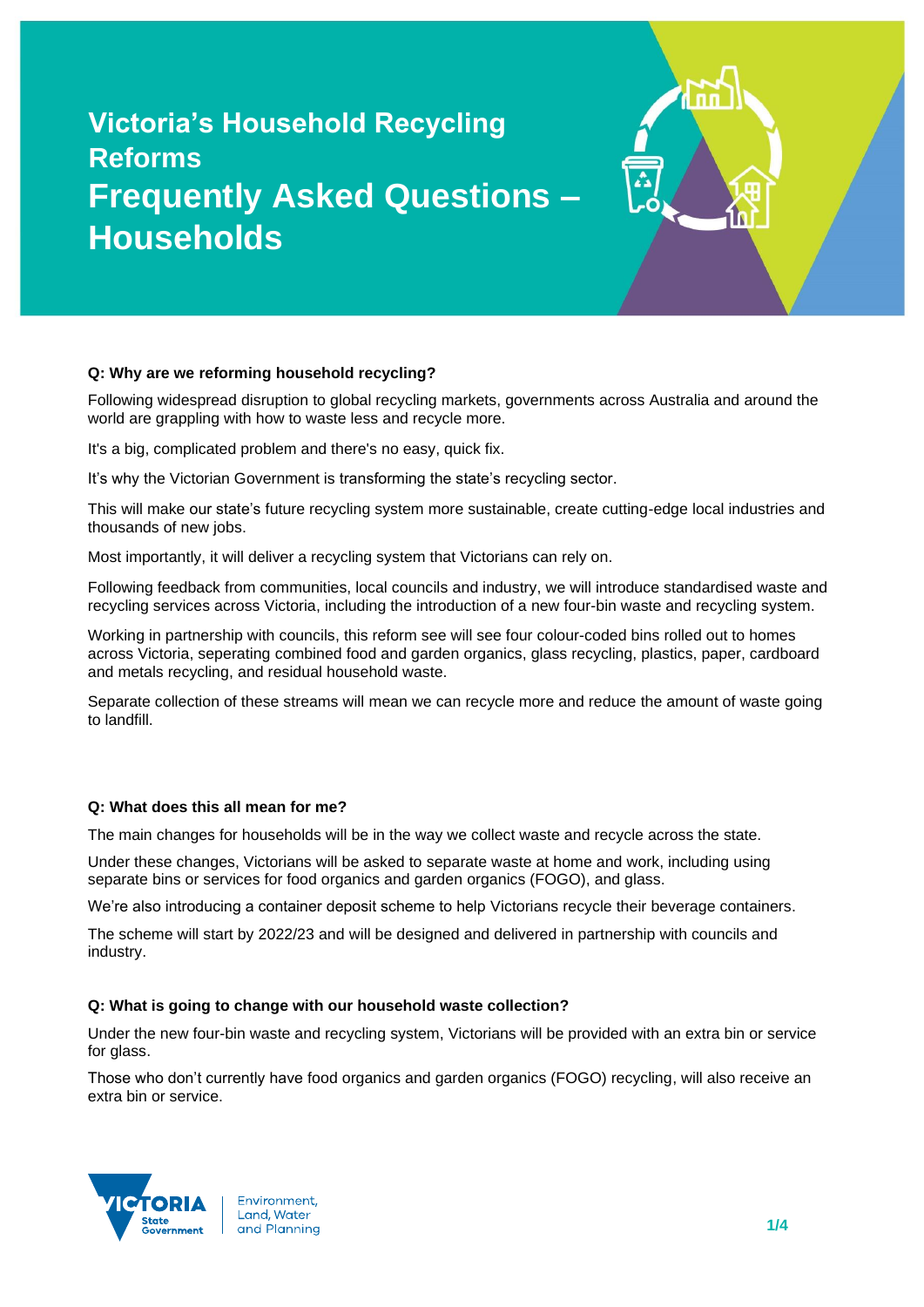We will also standardise household waste services across the state with consistent bin lid colours and with a consistent approach to what goes in each bin.

Local councils will determine if drop-off points or transfer stations are a better alternative to kerbside collection in some areas. Food organics and garden organics recycling may include making use of home composting practices.

Existing commingled recycling services will continue and will include paper, cardboard, plastics and metals. You will also continue to have a bin or service for leftover waste.

| <b>Current household recycling</b>                                                                                  | <b>Future household recycling</b>                                                |
|---------------------------------------------------------------------------------------------------------------------|----------------------------------------------------------------------------------|
| Commingled recycling (paper, cardboard, plastics,<br>metals, and for most councils, glass)                          | Commingled recycling (paper, cardboard, plastics,<br>metals)                     |
| General waste                                                                                                       | General waste                                                                    |
| Garden organics for most councils, and food – or<br>food organics and garden organics (FOGO) – for<br>some councils | Food organics and garden organics (FOGO)                                         |
|                                                                                                                     | Glass                                                                            |
|                                                                                                                     | Container Deposit Scheme (Glass, aluminium &<br>PET plastic beverage containers) |

# **Q: Why is there going to be a separate bin for glass?**

When glass is collected in commingled recycling bins, it can become a major contaminant as it breaks and glass fragments stick to other materials, particularly in paper and cardboard.

It is very difficult to separate glass from other materials, limiting the recyclability of both the glass and the other materials.

By collecting glass separately, we can make sure more of it is effectively recycled – with jars and bottles transformed into multiple different products, including new roads and footpaths.

Separating glass will also reduce contamination in commingled recycling bins, and make sure that paper and plastics can be recovered effectively.

#### **Q: What is the benefit of removing food waste from landfill?**

Food waste is one of the main causes of greenhouse gas emissions as well as odour from landfill sites. Removing food waste from the garbage bin means it can be used to provide valuable nutrients in compost or become a source of energy.

#### **Q: When will these changes happen?**

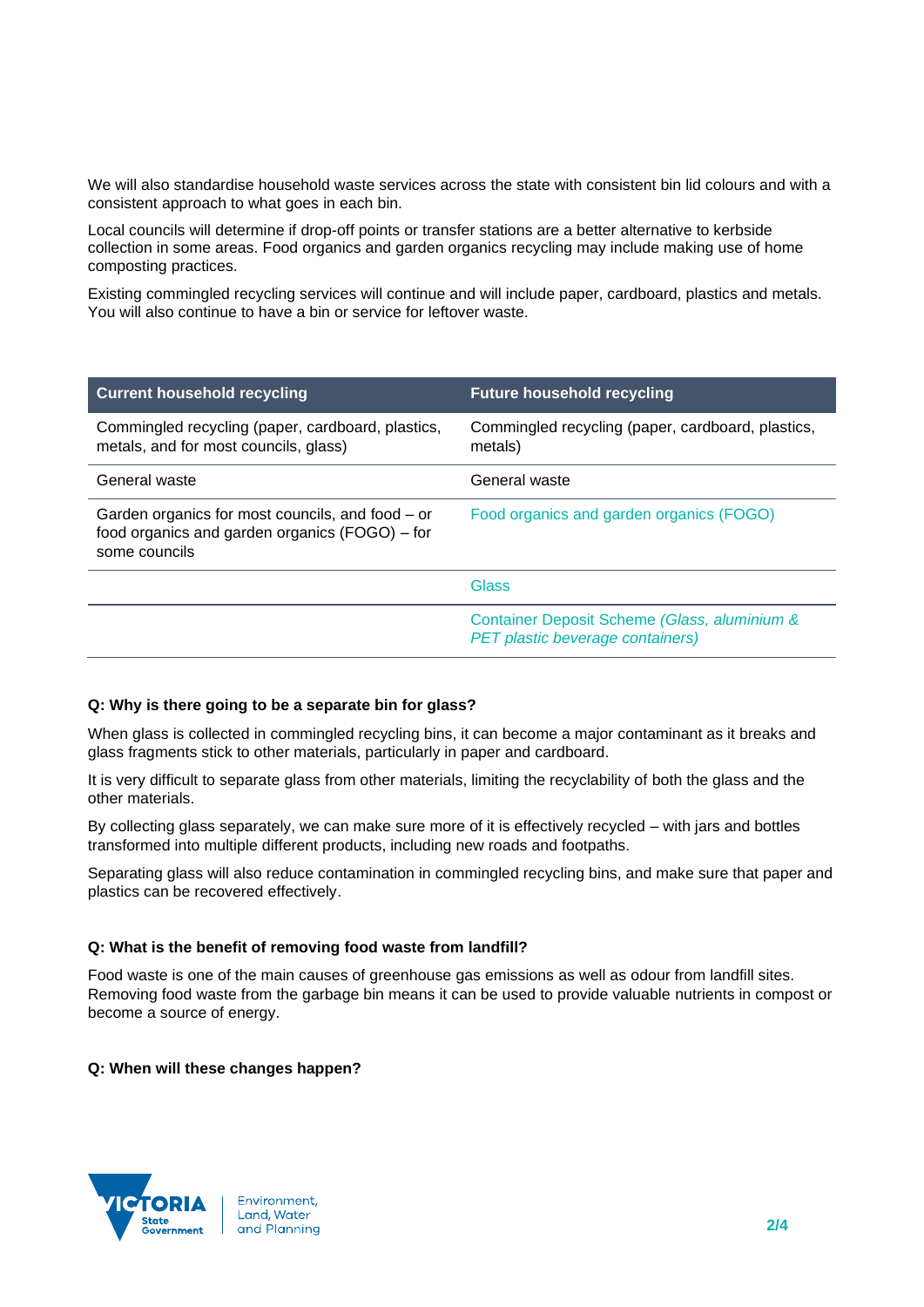The Victorian Government will work with individual councils to gradually roll out the new waste collection services, including new bins and bin lids. Timing will be informed by the needs of local communities and existing council contracts.

The new separate glass service is expected to be fully in place by 2027, while the new services and consistent bin lid colours for glass, commingled recycling, food organics and garden organics (FOGO) and residual waste will be in place across Victoria by the end of 2030.

The Government understands that councils impacted by bushfires will be rightly focussed on response and recovery efforts. As such, the Government will work closely with these communities in managing an appropriate timeline for the rollout.

# **Q: Why are some councils getting their new bins before others?**

At the moment, the waste management system is largely managed by individual councils.

With almost three million households across Victoria, living in 78 different council areas, this staged rollout is the best way to transition to an integrated waste and recycling system and to make sure the right infrastructure – such as bins, trucks and processing facilities – are appropriately in place.

# **Q: How will we know what to put in which bin?**

An education program will be rolled out to help Victorians understand what can be put into their bins. Your local council will also help you understand the new system in your local area.

# **Q. Will bin collection timings change?**

Councils are best placed to determine the frequency of collection in their own communities.

We do, however, expect that councils will maintain the regularity of their services – including residual waste on a weekly basis – in line with the needs of their communities.

# **Q: Will we have a container deposit scheme and what are the benefits?**

Victoria will introduce a container deposit scheme (CDS) by 2022/23, which will work alongside the new household waste collection system.

The community and the recycling industry will be consulted about how the new container deposit scheme in Victoria will work.

A CDS will help us extract more value from plastic, aluminium and glass containers, ensuring higher and better use of recycled materials.

New CDS infrastructure will support jobs in the recycling sector. It will also mean financial benefits for material recovery facilities and local governments, reduce litter, and make producers more responsible for the end stage of their products.

A CDS is expected to halve drink container litter in Victoria by 2030.

# **Q: What will Victoria's container deposit scheme (CDS) look like?**

Our state's CDS will be designed in a way that provide a convenient, reliable and accessible service to all Victorians.